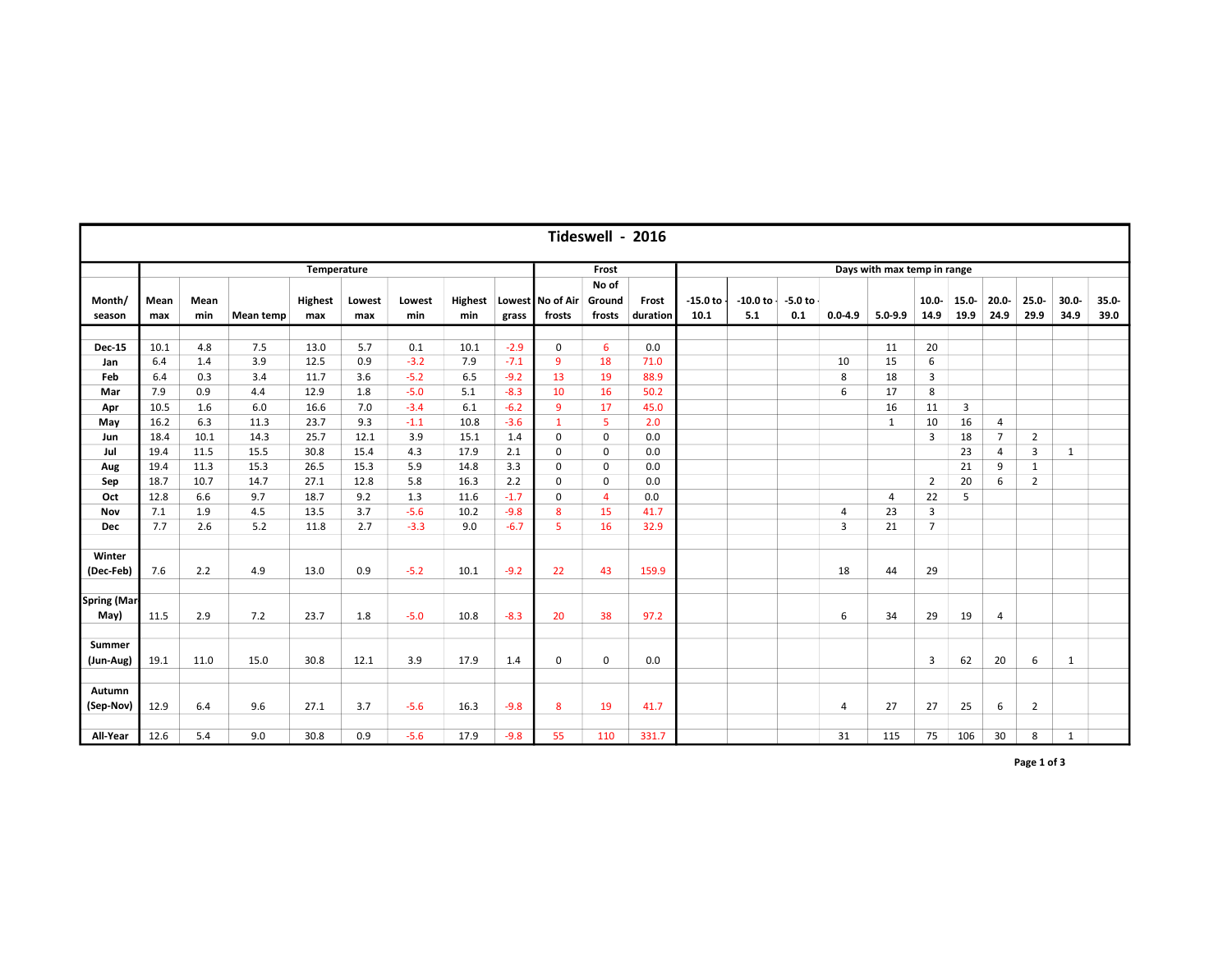|                             | Tideswell - 2016         |                       |                                            |                                              |                |                         |                          |                       |       |                        |                        |                |                |                |                |  |  |
|-----------------------------|--------------------------|-----------------------|--------------------------------------------|----------------------------------------------|----------------|-------------------------|--------------------------|-----------------------|-------|------------------------|------------------------|----------------|----------------|----------------|----------------|--|--|
|                             |                          |                       | Rain                                       |                                              |                |                         | Snow                     |                       |       | Sunshine               |                        | Pressure       | Days with      |                |                |  |  |
| Month/<br>season            | <b>Total</b><br>rainfall | Wettest<br>$(09-09z)$ | Rain days<br>(0.1 <sub>mm</sub> )<br>more) | Wet days<br>(1.0 <sub>mm</sub> )<br>or more) | <b>Falling</b> | 50%+<br>lying at<br>09z | <b>Deepest</b><br>at 09z | Eden<br>snow<br>index | Total | <b>Sunniest</b><br>dav | Days<br>with no<br>sun | Mean at<br>09z | <b>Thunder</b> | Hail           | Fog at<br>09z  |  |  |
| <b>Dec-15</b>               | 170.6                    | 30.8                  | 29                                         | 23                                           | $\mathbf{1}$   | $\Omega$                | $\Omega$                 | 0                     | 26.5  | 5.4                    | 16                     | 1013.1         | $\Omega$       | $\Omega$       | $\overline{2}$ |  |  |
| Jan                         | 151.7                    | 19.1                  | 27                                         | 24                                           | 14             | 5                       | 4                        | 9                     | 29.8  | 5.0                    | 15                     | 1005.0         | $\mathbf 0$    | 3              | $\overline{2}$ |  |  |
| Feb                         | 112.8                    | 20.7                  | 22                                         | 14                                           | 17             | $\overline{4}$          | 3                        | 4                     | 71.4  | 7.7                    | 9                      | 1007.7         | $\mathbf 0$    | 5              | $\mathbf{1}$   |  |  |
| Mar                         | 122.1                    | 39.0                  | 13                                         | 11                                           | 8              | 6                       | 12                       | 39                    | 71.7  | 9.9                    | 10                     | 1013.7         | $\mathbf{1}$   | 4              | 3              |  |  |
| Apr                         | 94.6                     | 17.2                  | 23                                         | 19                                           | 11             | $\mathbf 0$             | $\mathbf 0$              | $\pmb{0}$             | 109.5 | 12.4                   | 3                      | 1011.7         | $\overline{4}$ | $\overline{7}$ | $\mathbf 0$    |  |  |
| May                         | 71.4                     | 25.7                  | 10                                         | 8                                            | $\Omega$       | $\Omega$                | $\Omega$                 | 0                     | 140.9 | 12.5                   | 4                      | 1014.6         | $\mathbf{1}$   | $\Omega$       | 0              |  |  |
| Jun                         | 157.7                    | 26.6                  | 16                                         | 16                                           | $\mathbf 0$    | $\mathbf 0$             | $\mathbf 0$              | 0                     | 75.8  | 13.5                   | 6                      | 1013.7         | 3              | $\mathbf 0$    | $\mathbf 1$    |  |  |
| Jul                         | 61.6                     | 11.3                  | 15                                         | 14                                           | $\mathbf 0$    | $\mathbf 0$             | $\mathbf 0$              | 0                     | 88.6  | 12.1                   | $\overline{4}$         | 1014.9         | $\mathbf 1$    | $\Omega$       | 0              |  |  |
| Aug                         | 121.5                    | 23.7                  | 19                                         | 17                                           | $\mathbf 0$    | $\mathbf 0$             | $\mathbf 0$              | 0                     | 113.2 | 11.6                   | 3                      | 1016.8         | $\mathbf 0$    | $\Omega$       | 0              |  |  |
| Sep                         | 72.0                     | 16.5                  | 17                                         | 12                                           | $\mathbf 0$    | $\mathbf 0$             | $\mathbf 0$              | $\mathbf 0$           | 90.4  | 9.3                    | 3                      | 1015.3         | $\mathbf 0$    | $\Omega$       | 0              |  |  |
| Oct                         | 63.3                     | 17.0                  | 18                                         | 12                                           | $\mathbf 0$    | 0                       | $\Omega$                 | 0                     | 63.0  | 7.7                    | 6                      | 1022.2         | $\mathbf 0$    | $\Omega$       | 0              |  |  |
| Nov                         | 127.4                    | 36.8                  | 23                                         | 17                                           | $\overline{7}$ | $\overline{2}$          | 3                        | 5                     | 45.4  | 6.5                    | 6                      | 1014.4         | $\mathbf 0$    | $\overline{2}$ | $\overline{2}$ |  |  |
| <b>Dec</b>                  | 54.7                     | 12.7                  | 25                                         | 11                                           | $\mathbf 0$    | $\mathbf 0$             | $\mathbf 0$              | $\mathbf 0$           | 40.4  | 5.8                    | 11                     | 1025.5         | $\mathbf 0$    | 0              | 4              |  |  |
| <b>Winter (Dec-</b><br>Feb) | 435.1                    | 30.8                  | 78                                         | 61                                           | 32             | 9                       | 4                        | 13                    | 127.7 | 7.7                    | 40                     | 1008.6         | $\mathbf 0$    | 8              | 5              |  |  |
| Spring (Mar-<br>May)        | 288.1                    | 39.0                  | 46                                         | 38                                           | 19             | 6                       | 12                       | 39                    | 322.1 | 12.5                   | 17                     | 1013.3         | 6              | 11             | 3              |  |  |
| <b>Summer</b><br>(Jun-Aug)  | 340.8                    | 26.6                  | 50                                         | 47                                           |                |                         |                          |                       | 277.6 | 13.5                   | 13                     | 1015.1         | 4              | $\mathbf 0$    | $\mathbf{1}$   |  |  |
| <b>Autumn</b><br>(Sep-Nov)  | 262.7                    | 36.8                  | 58                                         | 41                                           | $\overline{7}$ | $\overline{2}$          | 3                        | 5                     | 198.8 | 9.3                    | 15                     | 1017.3         | $\mathbf 0$    | $\overline{2}$ | $\overline{2}$ |  |  |
| All-Year                    | 1210.8                   | 39.0                  | 228                                        | 175                                          | 57             | 17                      | 12                       | 57                    | 940.1 | 13.5                   | 80                     | 1014.6         | 10             | 21             | 13             |  |  |

 $\overline{1}$ 

Page 2 of 3